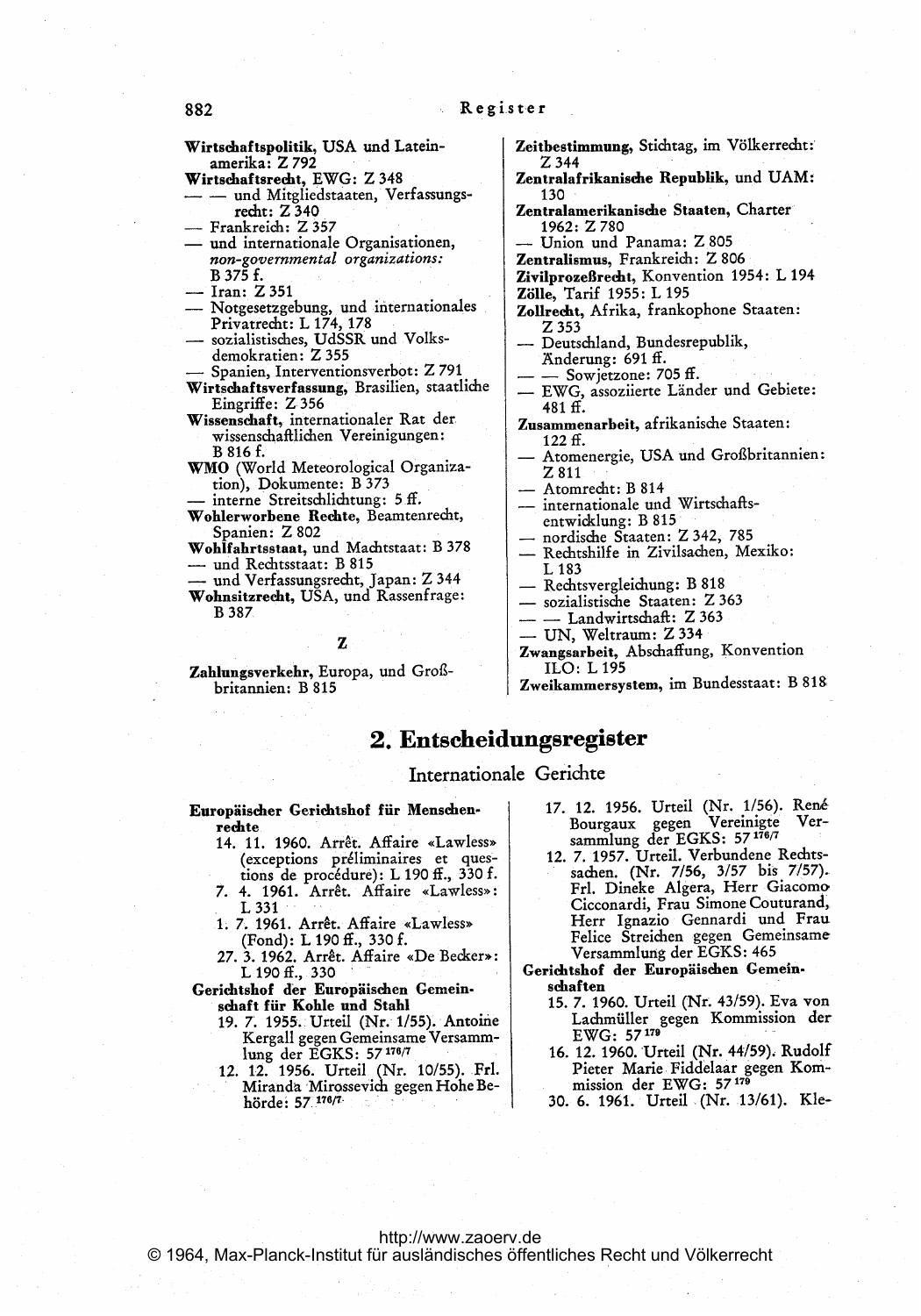- (Gerichtshof d. Europ. Gemeinschaften)<br>dingverkoopbedrijf de Geus dingverkoopbedrijf de Geus en Uitdenbogerd gegen Robert Bosch GmbH und N. V. Maatschappij tot voortzetting van de Zaken der Firma Willem van Rijn: 87 <sup>280</sup>
	- 5.2.1963. Urteil (Nr. 26/62). N. V. Algemene Transporten Expeditie Ondernerning van Gend & Loos gegen Niederlindische Finanzverwaltung: 82 <sup>265</sup> ; Z 786, 806
	- 27.3.1963. Urteil (Nr. 28-30/62). Da Costa & Sdiaake N. V. Jacob Meijer N. V. Hoechst-Holland N. V. gegen Niederländische Finanzverwaltung: 87280

#### Internationale Schiedsgerichtsbarkeit

- 19-10-1928. Pablo Najera (France) v. United Mexican States, French-Mexican Claims Commission: 70
- 16.4.1938 und 11. 3.1941. USA v. Canada. Trail Smelter Dispute: Z <sup>340</sup>
- 10. 6. 1955. USA c. Italie. Affaire Florence Merg6-Strunsky. Commission de conciliation: L 325
- 23. 8. 1958. Arabie saoudite c. Arabian American Oil Company (Aramco): <sup>Z</sup> <sup>811</sup> f. 20.9.1958. USA c. Italie. Affaire <<Al-
- bert Flegenheimer». Commission de conciliation: L 325; Z 782 '

Internationaler Gerichtshof

- 12.12.1947. Advisory opinion. Condi-tions of admission of a State to membership in the United Nations: 112372
- 3. 3. 1950. Advisory opinion. Conditions of admission of a State to membership in the United Nations: 112373
- 11. 7. 1950. Advisory opinion. Inter-national Status of South-West Africa: 112 372, 118393
- 13.7.1954. Advisory opinion. Compensation Made by the UN Administrative Tribunal: 112 <sup>374</sup>
- 6. 4. 1955. judgment. Nottebohm.: L 324 f.; Z 782
- 23. 10. 1956. Advisory opinion. judg- ments of the Administrative Tribunal of the ILO upon Complaints made against the UNESCO: <sup>467</sup> f.
- 6. 7. 1957. judgment. The Norwegian Gold Clause Case: <sup>Z</sup> <sup>334</sup>

#### (Internationaler Gerichtshof)

- 7.7.1957. judgment. Norwegian Loans: 103 344a, 104 346, <sup>348</sup>
- 12. 4. 1960. judgment. Right of passage over Indian territory: Z <sup>361</sup>
- 8. 6. 1960. judgment. Constitution of the Maritime Safety Committee of the IMCO: Z 804
- 18. 11. 1960. judgment. Arbitral Award made by the King of Spain on 23 December 1906: Z 804
- 26.5.1961. judgment. Preliminary objections. Temple of Preah Vihear:<br>Z 804
- 20.7.1962. Advisory opinion. Certain Expenses of the United Nations: 112 372, 373, 118 393; Z 340
- 21.12.1962. judgment. South West Africa Cases: L 326; Z 360, 781, 804; B 371
- 2. 12. 1963. judgment. Cameroun v. United Kingdom. Case Concerning the Northern Cameroons: L 371; Z 782

#### Stindiger Internationaler Gerichtshof

- Série A no.7. Affaire relative à certains intérêts allemands en Haute-Silésie polonaise (Fond): 102 340
- Série A no. 20. Emprunts serbes: 102, 104, 107358
- Série A no. 21. Emprunts brésiliens: 102, 104, 107358
- Série A no. 23. Affaire relative à la juridiction territoriale de la Commission internationale de I'Oder: 108359
- Série B no. 1. Désignation du délégué ouvrier néerlandais à la 3me session de la Conférence internationale du travail: 112 <sup>372</sup>
- Série B no. 2/3. Compétence de l'Organisation internationale du travail pour la réglementation internationale du travail des personnes employ6es dans I'agriculture: 112 <sup>372</sup>
- S6rie <sup>B</sup> no: 13. Comp6tence de l'Organi- sation internationale du travail pour réglementer accessoirement le travail personnel du patron: 112 <sup>372</sup>
- Verwaltungsgericht des V61kerbundes
- 7. 3. 1934. Schuman v. Secretariat of the League of Nations: 465